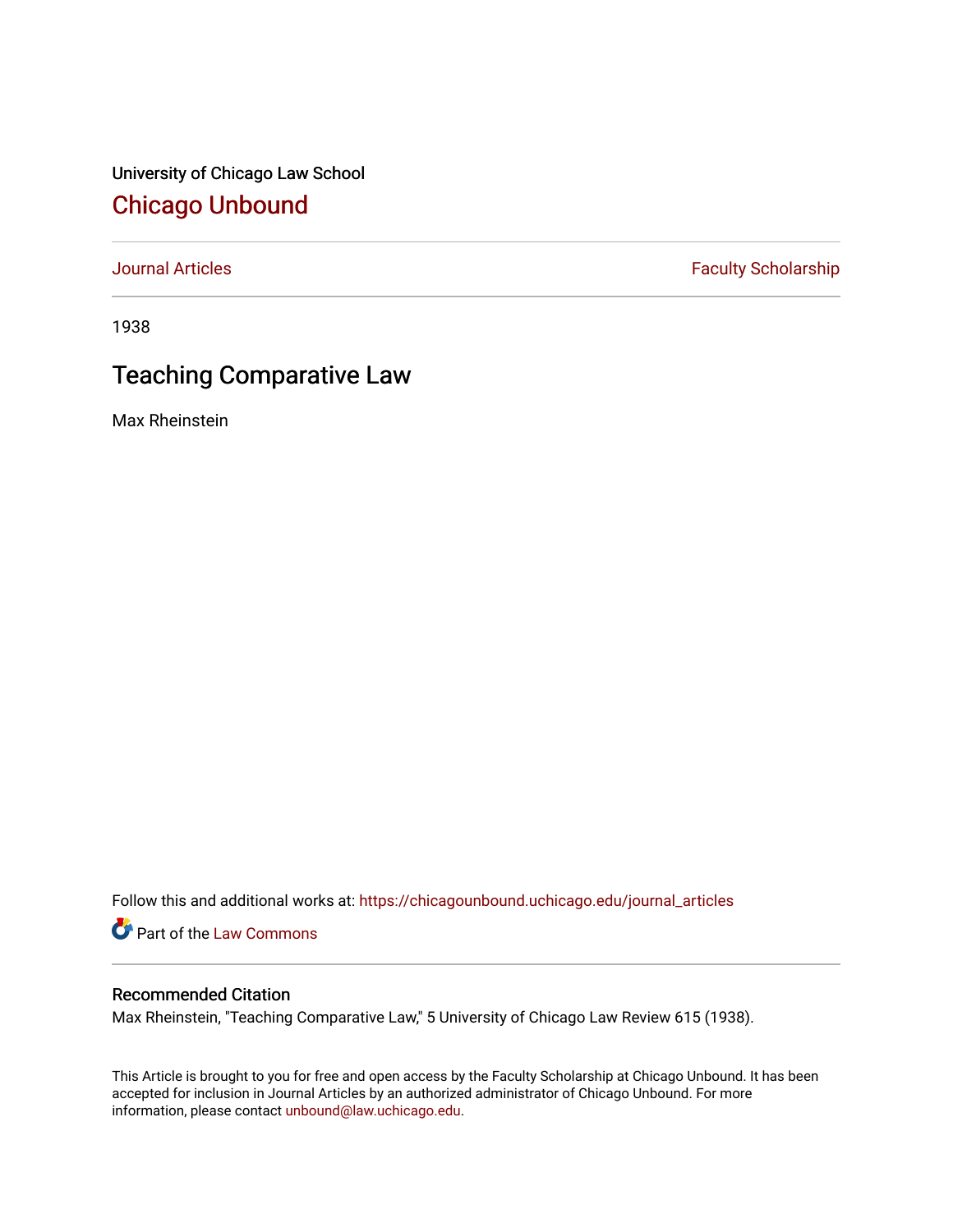gained by amending the bankruptcy law to provide that a discharge in bankruptcy shall not operate to discharge an adjudicated claim for wages.

Progress has unquestionably been made in reaching an adequate solution of the problem. Of course, as has been said many times, a vigorous, daring administrative officer can accomplish results even with a poor law. But how nuch more successful will he be with a good law. Good laws will be enacted but in the writer's opinion they will not be completely effective until we work out devices to overcome the hazard of the penniless employer. This will necessitate more legislative experimentation but only by such experimentation can we hope to obtain complete security for the wage-earner.

## TEACHING COMPARATIVE LAW\*

### **MAX RHEINSTEINT**

THIS article constitutes the first report submitted in pursuance of the terms of the Max Pam Professorship to the trustees of the Max Pam estate by the present holder of the chair. It constitutes an attempt to define on the basis of experiences had during the first two years of the author's incumbency various aspects of the term Comparative Law, in order to determine the teaching methods best suited to American legal education.

## I

At its 1937 convention, the Round Table of Comparative Law of the Association of American Law Schools discussed "Methods of Teaching Comparative Law." This discussion revealed that American teachers of comparative law were experimenting with various methods of teaching their subject. The existent methodological uncertainty appears to be due, in part at least, to a lack of clarity with respect to the nature of the subject-matter itself. What is needed, therefore, is a clearer conception of the "province of comparative law."

i. As the term is used most frequently perhaps, it refers, in a vague sense, to any juristic activity which pays some attention to one or more laws other than that of the observer's own country. Such *attention* paid *to foreign law* may be *occasional* and haphazard, or it may be *systematic.* Systematic observation of foreign law may be *monographic,* when it is

\* Report of the Holder of the Max Pam Professorship of Comparative Law.

t Max Pam Associate Professor of Comparative Law, University of Chicago Law School.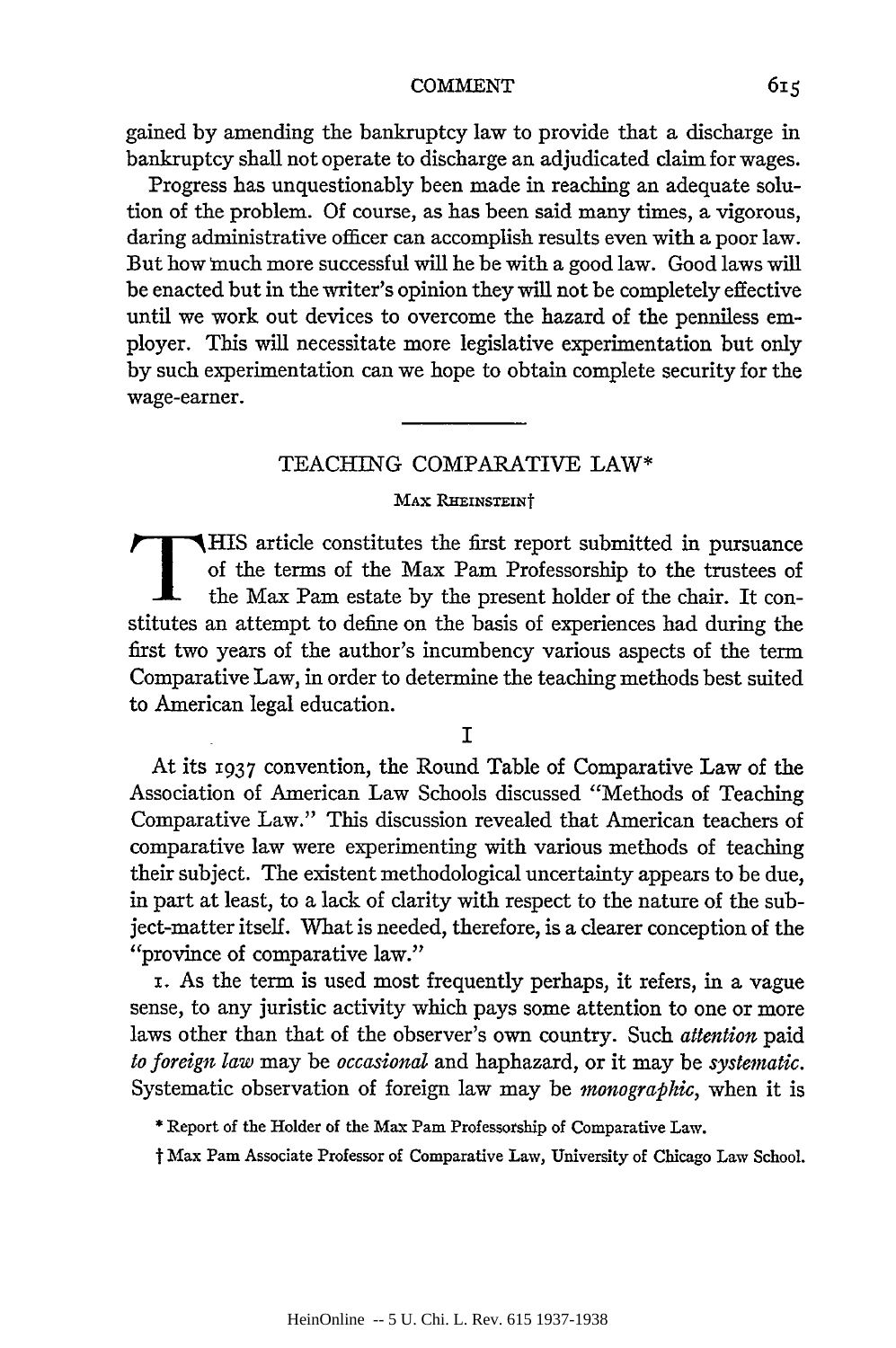616

focused upon one particular foreign law (Canadian, French, Islamic) or *synoptic,* when it is directed to more than one foreign law (German and French law; Latin-American laws; laws of the British Commonwealth of Nations).

Both monographic and synoptic observations of foreign laws may have as their object either the law of one or several foreign countries in its entirety *(e.g.,* Soviet law, or the laws of the Scandinavian countries); or some special topic *(e.g., the measure of contractual damages in French law; the* family in Japanese law; liability for harmful consequences of tortious acts in French, Italian, and German law; delegation of powers in modern democracies). Such observation, haphazard or systematic, monographic or synoptic, should not be called comparative law, as long as it remains purely descriptive. Such description may be interesting and useful, but it is not a comparison. It furnishes indispensable material for the science of comparative law, since no one can engage in "comparing" laws unless he has a solid knowledge of other legal systems as well as the one under which he happens to live. But a German lawyer who describes the structure of the contractual relationship in American law is not engaged in comparative law but only in preliminary study.

2. The term comparative law has been used for denominating the descriptive-analytical observation of a special field of positive law, the law of international trade, especially of those of its rules which are sometimes called the "autonomous law of international trade."

International trade and shipping have developed peculiar transactions, such as the charterparty, the c.i.f. contract, the bill of lading, the letter of credit. Although formally governed by as many different laws as there are countries engaged in international commerce, these transactions show a degree of uniformity to such an extent that international traders are often unaware of the differences of national legal rules lurking in the background. The lawyer of the i6th and i7th centuries had no difficulty conceiving a Law Merchant independent of the sanctions of a particular sovereign state. Today, such a notion clashes with the modern state's pretended monopoly over law making. In litigation before a national tribunal, international business transactions are pressed into the pattern of a particular system of national law, into which they may or may not fit.

Businessmen try to avoid such difficulties by resorting to arbitration. Although no statistics are available, it can be said that a large, perhaps the major, portion of litigation arising out of transactions of international trade, is handled by arbitrators and arbitration boards who apply no par-

٥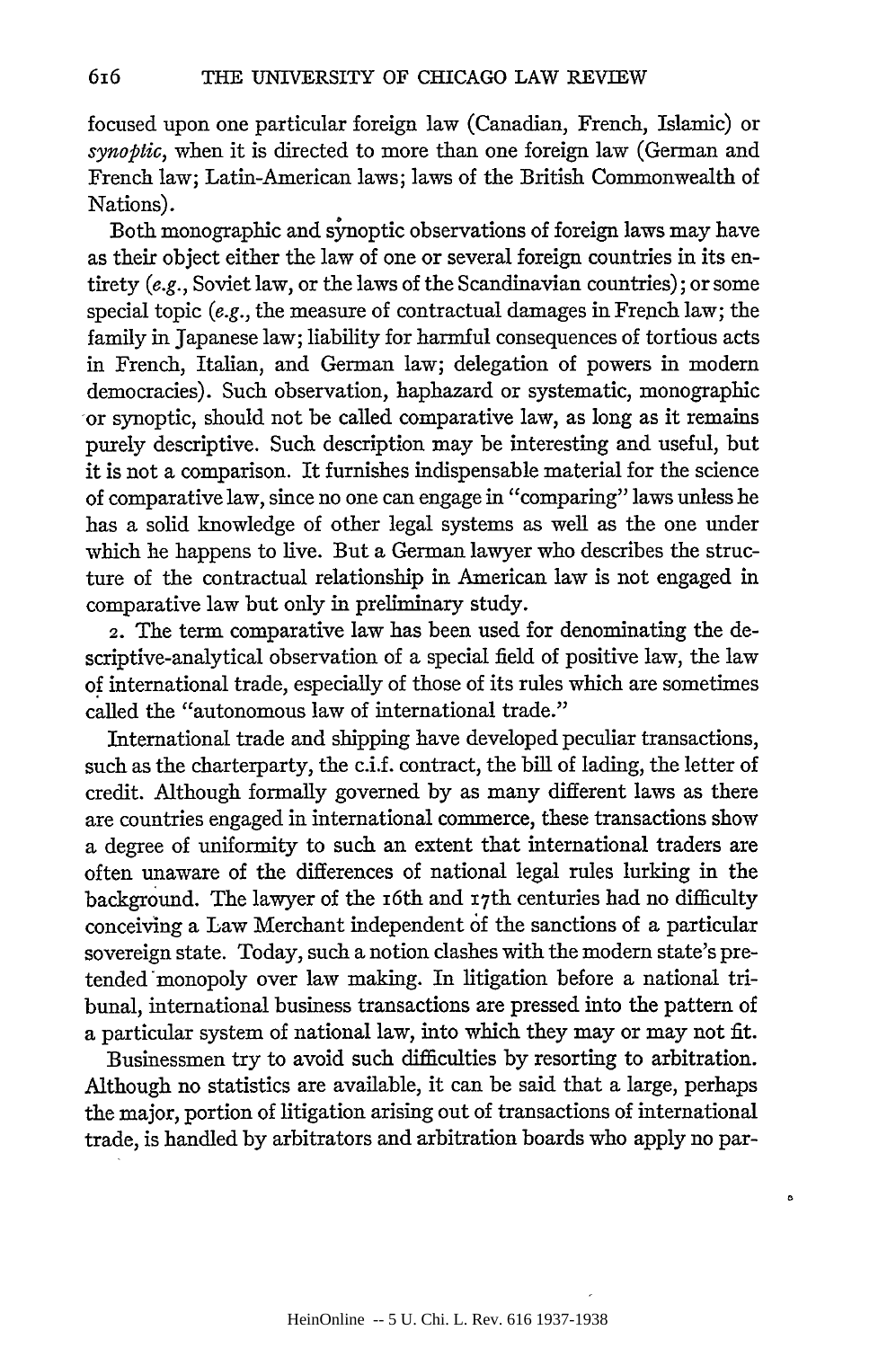ticular national law but the general and common rules of international trade. However, arbitration is not entirely independent of national laws, at least not in those cases in which the losing party does not comply with the award without compulsion, and intricate legal problems may arise out of such situations.

The customs and rules of the modern "Law Merchant" and their relation to the various national systems of law are a fascinating field for the observing and the creative legal scholar, but, although there are points of contact with "comparative law," it would seem preferable not to apply the name, "comparative law," to this field.

**3.** The term comparative law has been applied to the observation and description of "foreign" law which are made for the non-juristic purpose of acquiring general knowledge about a foreign people. Like literature or art, law is an emanation of the peculiar genius of a particular people. An American who wishes to understand the national spirit of the Italian or the German people, the New Mexican Indians, or the classical Greeks, may just as well study their law as their poetry, pottery, philosophy, or religion. But preferably, he ought to study it in addition to all the other aspects of national or tribal life. Since law is less easily accessible than literature or art, such studies are less frequently made, or when made, are carried on by anthropologists, historians, or ethnologists of insufficient legal training. If pursued in a competent manner, the results of such studies furnish important material for the science of comparative law. But the term comparative law should not be used to denominate the studies of foreign law carried on by juristic lay people.

## II

What then *is* comparative law?. It is suggested that the term should be reserved to denominate those kinds of scientific treatment of law which go beyond the taxonomic or analytical description or technical application of one or more systems of positive law.

i. The statement that law is a means of social control and organization has almost become a commonplace. Not all of the implications of this proposition have been fully realized, however. For legal science, it implies the task of inquiring into the social function of every legal rule and institution. It means that nothing in the realm of law can be taken for granted, that every rule and institution has to justify its existence under two inquiries: First: What function does it serve in present society? Second: Does it serve this function well or would another rule serve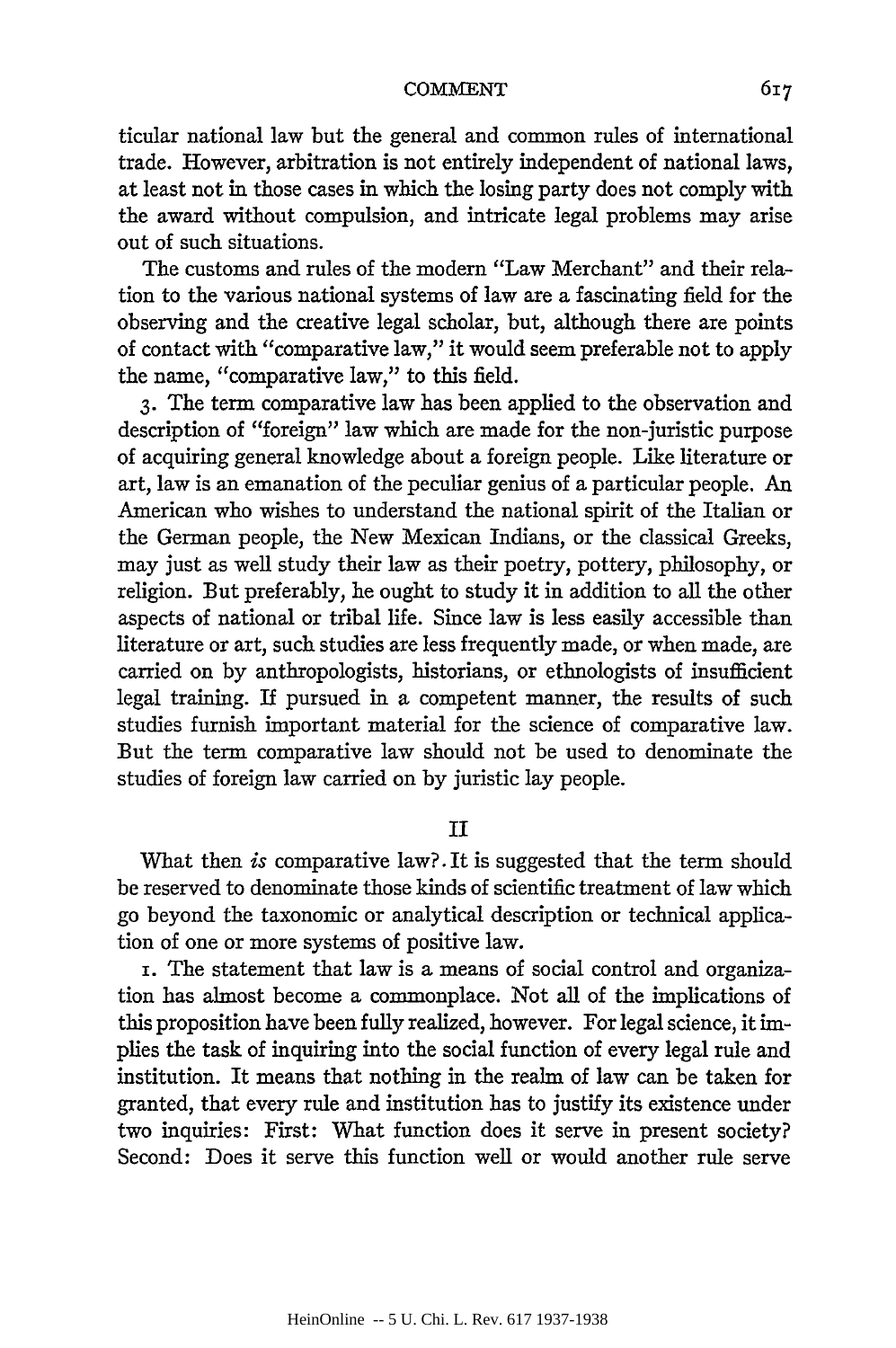better? $I$  It is obvious that the second question cannot be answered except upon the basis **of** a comparison with other legal systems. In spite of many national differences, modern civilization creates essentially the same problems everywhere. The appropriateness of the devices developed to meet a certain social need in one country cannot be judged without a knowledge of foreign attempts to meet the same situation.2

It may also be that the first question can be answered with greater ease and certainty when we know what functions were or are served **by** a similar rule or institution in another legal system of the present or the past. Legal institutions have a tendency to go their own ways. The lawyers **by** whom they are tended are less concerned with the discovery of their true and proper social function than they are with the use to which a certain rule can be put in the interest of a client. Especially in a system where the principle of stare decisis is coupled with a reverence for formalities handed down from remote centuries, rules and institutions (whose functions are long forgotten) have a fair chance of surviving **by** the sheer force of tradition. <sup>3</sup>

The difference between this "functional comparison of legal rules and institutions" and what has been styled "synoptic description of legal rules and institutions," will become **clear** through an illustration. One may, for instance,

- **i)** survey marriage ceremonies in countries A-Z
- or **2)** inquire into the functions of those rules of law which prescribe formalities as conditions to the creation of the complex legal

It need hardly be said that a negative answer to these questions does not necessarily imply propaganda for change. Apart from the fact that objective research and inquiry as such never implies propaganda either for change or conservatism, even the activist may find that the preservation of an existing state of affairs may be socially more useful than the change or abolition of a particular rule or institution even though that rule or institution may have outlived its function or serve it badly. Science may point out the results which are likely to follow if an existing legal rule or institution is preserved, changed, or abolished, but the decision as to whether or not it shall **be** preserved will be made **by** the legal statesman (legislator or, under some circumstances, judge or administrative official). True it is, of course, that the scientist's statement that a certain rule or institution has outlived its usefulness may sometimes move the legal statesman in the direction of change.

**<sup>2</sup>**Another caveat may not be out of place here: The discovery that the social function X is well served **by** institution **A** in country I, while the apparently equal function X' is **badly** served **by** institution **B** in country **I,** is far from impliedly advocating the abolition of B and adoption of **A** in country **I.** Apart from the fact that the similarity of X and **X'** may be superficial, there maybe numerous reasons rendering **A** unsuited and making the preservation of B desirable for country IL

**3** The mere enumeration of a few terms will suffice to illustrate the proposition of the text: Consideration, domicile, parol evidence rule, hearsay, contributory negligence, plea of infancy, husband's duty to support wife, etc.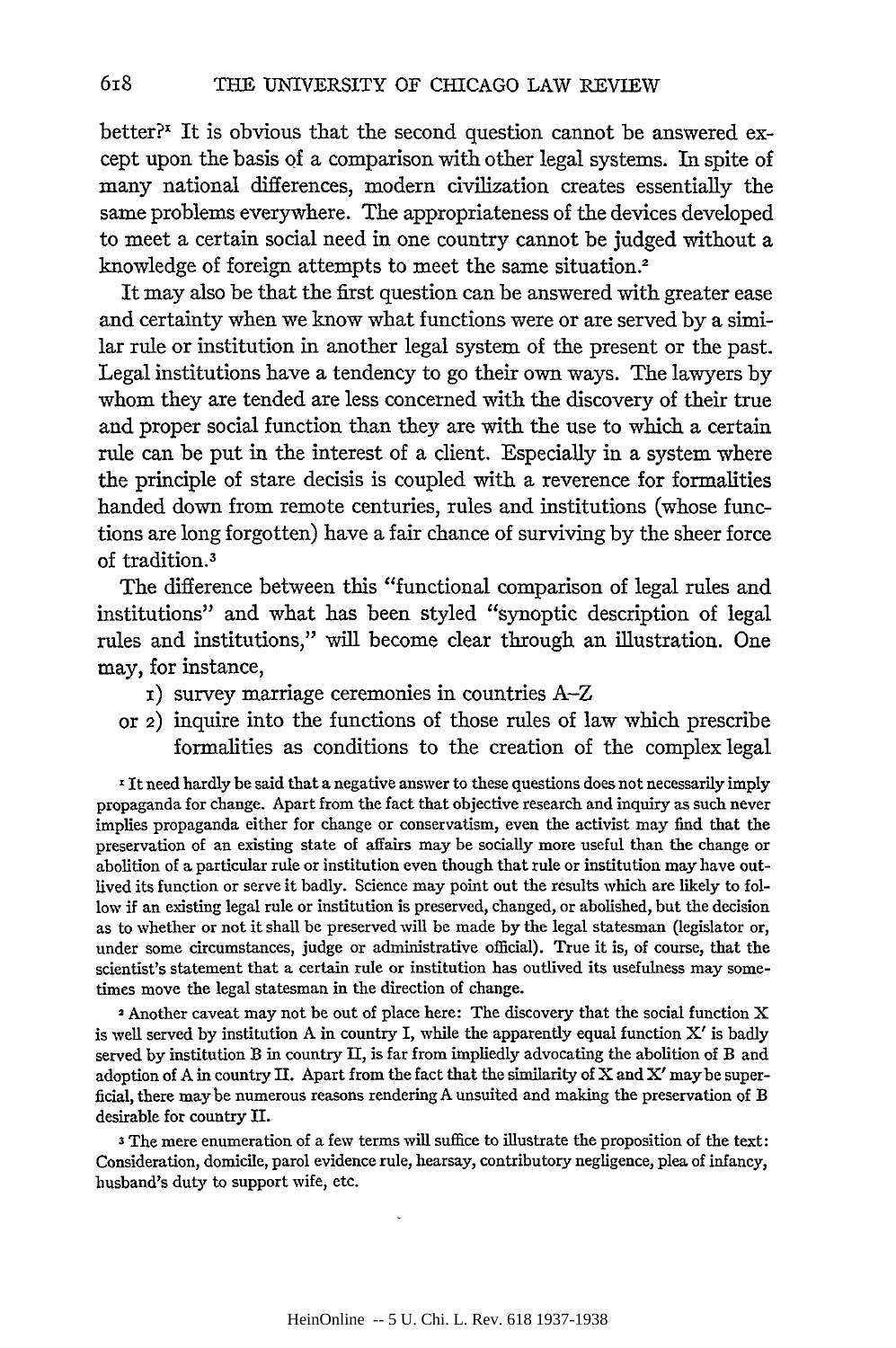situation called marriage, and, thereupon, review the formalities prescribed in countries A to Z from the point of view of how well or how badly they fulfill these functions.

If he engages in the first activity, he moves in the field of "synoptic description"; in the second, he makes a "functional comparison."

A functional comparison may be carried on either:

- a) for the general purpose of any science: the search for truth;
- or b) for definite legislative purposes: country A, not as yet having attacked a particular social problem (e.g., of mitigating the fear of old age by providing an income for destitute aged people, by legislative or other legal means) may undertake a study of the devices developed for that purpose in other countries;
- or c) for the purpose of better understanding the functions fulfilled by the rules and institutions of one's own law by looking at them through the mirror of corresponding foreign institutions. Employed this way, comparative law becomes a tool of the practicing attorney whom it may provide with insights, ideas and arguments which he is unlikely to obtain merely by looking at the structure of his own law from within.

2. The second objective of comparative law, used in the proper sense of the word, is to determine the social function of law in general. In this sense, comparative law is synonymous with Sociology of Law. Emphasizing an inductive method and starting with the data of factual research extending over the laws of all times and peoples, it tries to formulate general statements about the conditions under which "law" appears as one of the means of social control and regulation. Hence, it considers the relation between the development of law and such factors as climate, race, geography, religion, philosophy, economic conditions, political organization, etc.

As a science, sociology of law is but a part of the general field of sociology and therefore falls within the broad scope of the social sciences. But it is essentially different from the legal science, used by lawyers, which has the twofold task of:

- (a) classifying and arranging the unwieldy mass of existing rules of law into such a form as to make it possible for the human mind to find the rule governing a given case without wasteful loss of time and effort;
- (b) developing a technique of judicially deciding cases, in accordance with the spirit of a given legal system, for which no ready-made rule exists so far.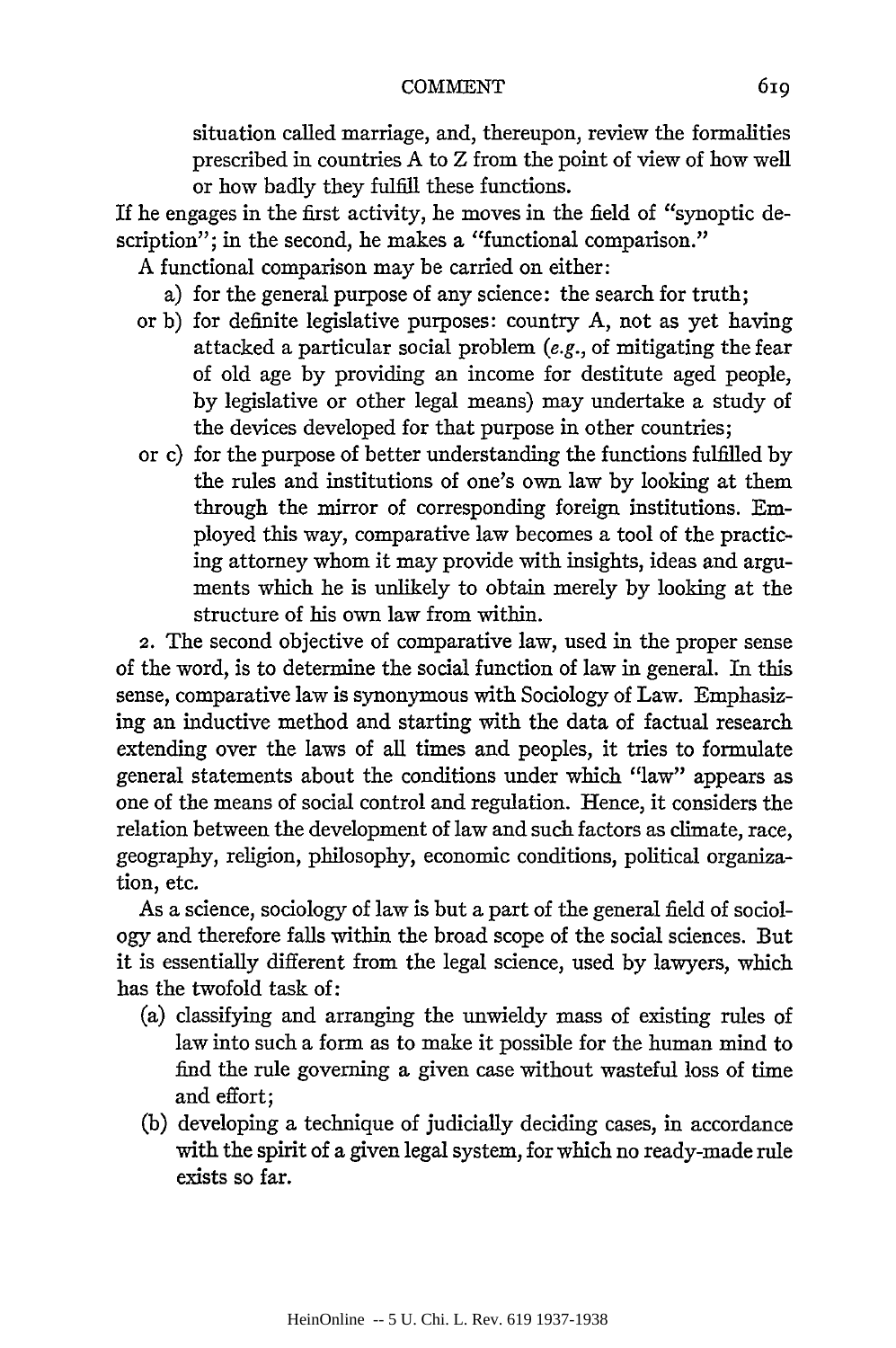In its first sense, the science of the lawyer is a taxonomic science, in its second, a practical art. It is obvious that there are as many "legal sciences" as there are "legal systems." Not only are different materials to be classified in Germany and in France, but different techniques for deciding "new cases" have also been developed in these two countries.

There is, on the other hand, but one science of sociology of law. Its subject-matter is the social phenomenon "law" in all of its historical manifestations. It seeks to discover general "laws" (i.e., statistical regularities) about the origin, growth, decay, functions, forms and appearances of this phenomenon. It takes its materials from the whole range of history and from over the whole world. It cannot be carried on by any method other than the comparative one. It is related to the various national sciences of law in the same way as Sociology of Religion (Comparative Religion) is to Baptist, Lutheran, Catholic, Jewish, Mohammedan, or Hindu theologies.

Today, such a science of sociology of law hardly exists. There are occasional discussions of scattered problems, but there are no more than a few promising beginnings of systematic research. The problems of the science of sociology of law have not even been adequately stated. It would be strange, indeed, if it were different. Sociology as such is among the youngest of all sciences and is still engaged in an effort to develop its categories and methods. He, who proposes to work in the field of sociology of law, must be familiar not only with the latest achievements, methods, and terms of social science, but also with the laws of as many countries, peoples, and periods as possible. He must be a sociologist, a legal historian, a lawyer thoroughly trained in several heterogeneous modem systems of law, and, in addition, he ought to be deeply founded in the culture of his time and of the past. The mere enumeration of the qualifications demonstrates that the appearance of such a scholar would be a rare historical accident. However, what may not be found in one man, can often be combined in a group of collaborators.

**3.** Third and finally, comparative law may have another task which may best be explained by referring to an analogy in another field of science. The various national sciences of law may be compared to the various philologies of particular languages in the field of linguistics. Just as a French lawyer collects and systematically arranges the rules of French positive law, so the philologist of the French language collects and systematically arranges the words and investigates the regularities of the French language in the study of French grammar and syntax. Other philologists perform an analogous task in other languages. Above and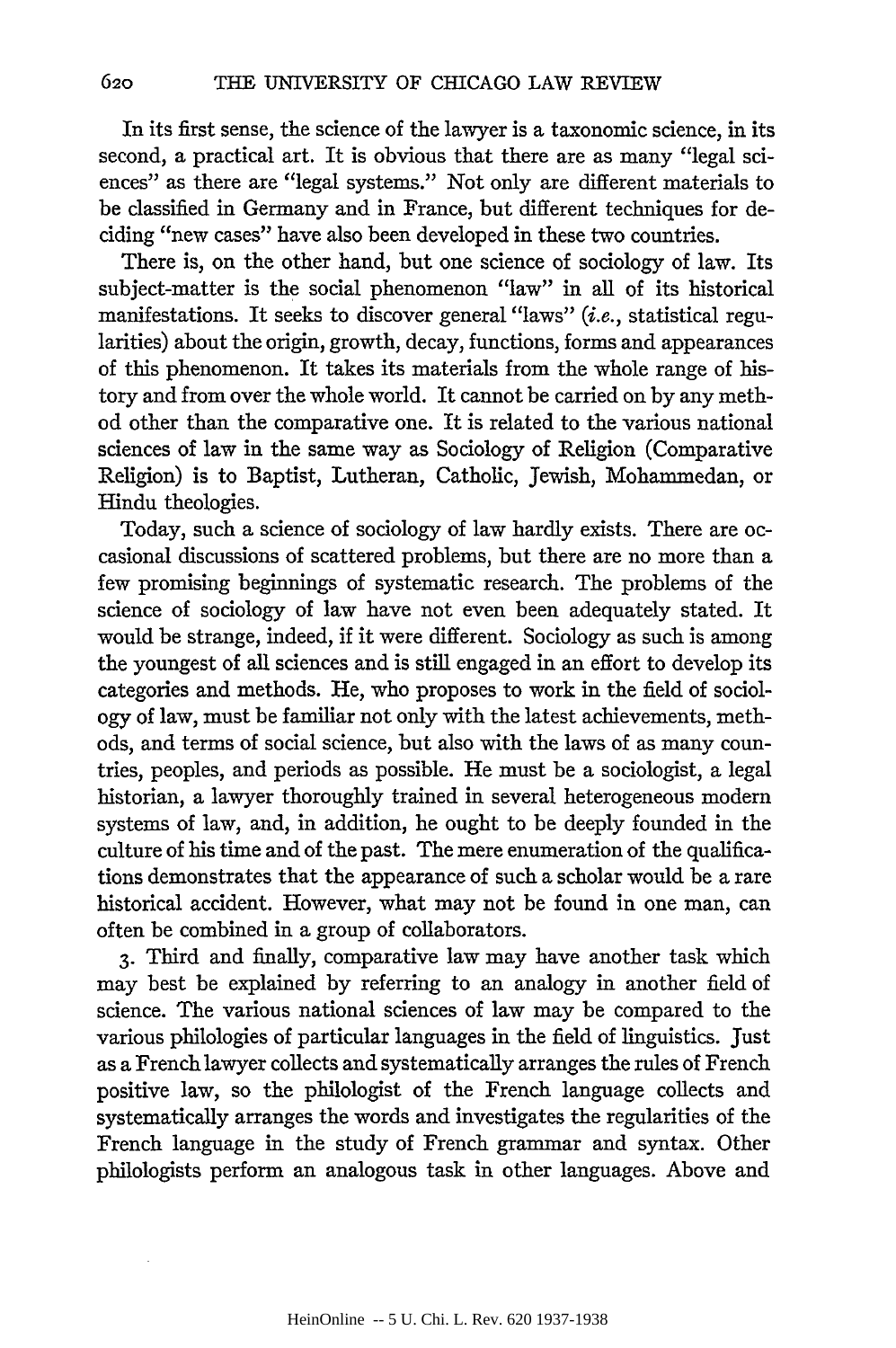beyond the philologies of particular languages, a separate science of "Comparative Linguistics" has been developed, which tries to discover the general "laws" of all languages, to establish a general morphology of "language" over and above the morphologies of French, English, Hindustani, Eskimo, Hittite, etc. Such a science has no "practical" purpose; its only aim is to search for the truth for the truth's sake.

An analogous science seems possible in the field of law. Every national legal science must of necessity pay some attention to the structure of the rules with which it is concerned. It must inevitably establish some formal categories such as right in *rem* and right in *personam;* property, tort, contract; right, power, privilege, immunity, duty, liability; it must use such concepts as jurisdiction, *res judicata,* estoppel; substantive law, procedural law, etc. The same categories are found with astonishing regularity in various systems of law. Are they inherent categories of law? Is it possible to develop a formal morphology of law? Such attempts have indeed been made. They were in vogue especially during the latter part of the roth century, when they became known as Analytical Jurisprudence in English speaking countries, and as *Allgemeine Rechtslehre* in German speaking ones. Similar attempts have recently been resumed by the Vienna School as an aspect of the so-called Pure Theory of Law. Hardly ever were they based on a universal knowledge of diverse systems of law, however. Most of their proponents took as the object of their analysis the so-called Civil Law, taking it for granted that its categories had universal validity. In no other way, however, than upon the basis of a structural, formalistic comparison of the legal systems of all times and countries, can a general morphology of law be developed.

## III

In determining the place of comparative law in the curriculum of an American law school, it is well to keep in mind:

- (i) that the aim of the average American law school is a practical one, viz., the training of candidates for the bar;
- (2) that this aim must be achieved within the limited time of three, or, under the Minnesota-Chicago plan, four years.

Although the vocational aim resulted, for a long time, in confining legal education to the limits of strictly vocational training, more recently greater insight has shown that better vocational results are likely to be achieved when the rules of law are taught, not as self-sufficient entities, but as means of social control. In addition, a consciousness of the great political power of the bar and its social responsibility has awakened Ameri-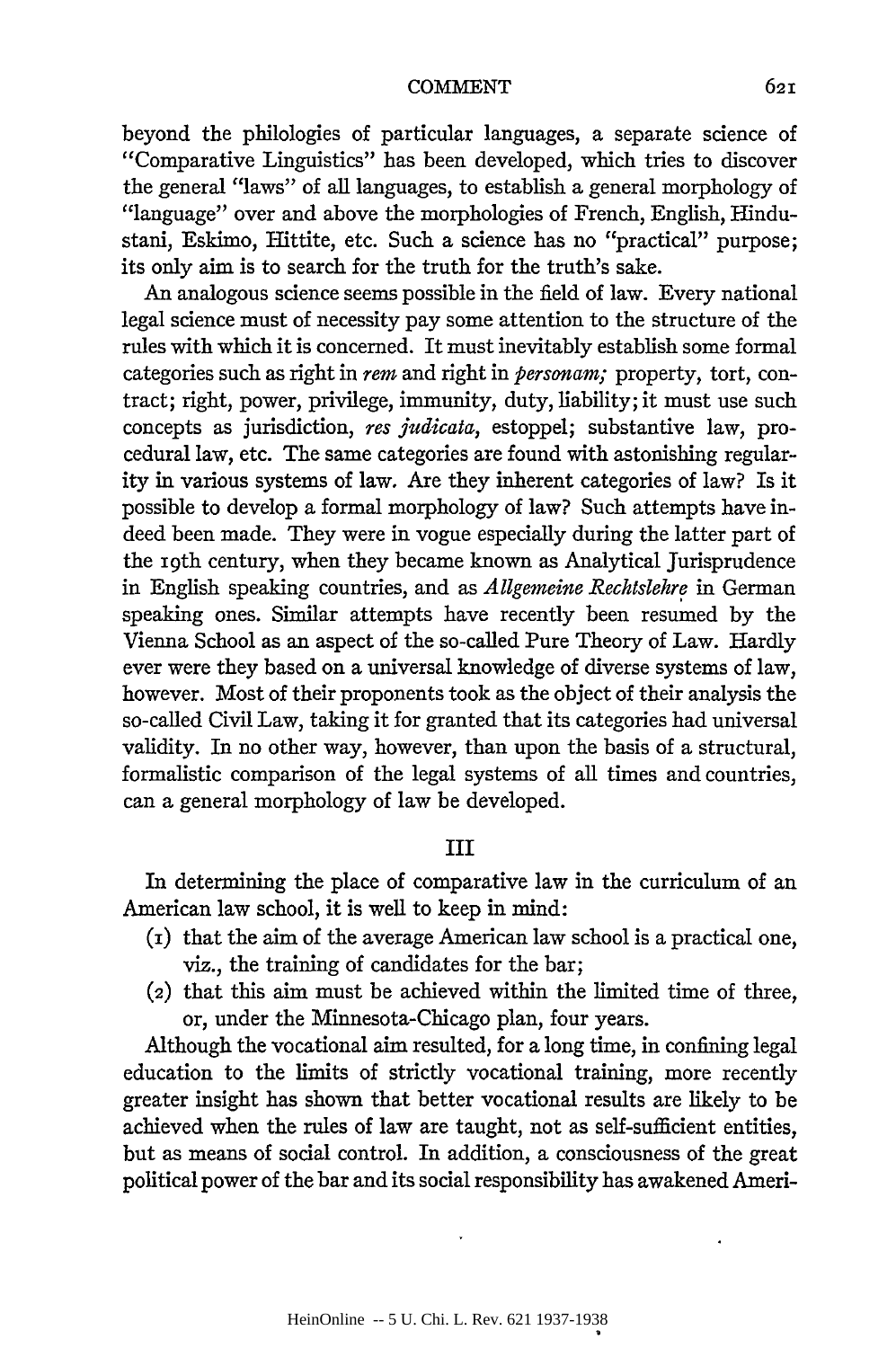can law schools to the necessity of preparing the future members of the legal profession for their social task. In a curriculum thus conceived, comparative law can play an important role. It is indispensable, however, to consider carefully in which of its various aspects it is likely to serve this task best. That comparative law, taken to mean the giving of information on foreign law as such, has no place in the undergraduate curriculum of an American law school, is obvious. Although the widespread opinion that the law of a country cannot be learned except "on the spot" is no more than a prejudice, neither the spirit of the students nor the organization of American law schools is such as to justify courses on a particular foreign law.

Comparative law, in the sense of systematic observation of the customs and usages of international trade is a topic of sufficient practical and theoretical interest to justify its inclusion in the curriculum of a law school interested in training "international lawyers," but it hardly seems to have such an importance as to make it a part of the general legal education of the average American lawyer. That comparative law, as a method of studying the spirit of foreign nations, interesting and important though it may be, has no place as such in a professional law school, is needless to emphasize. However, comparative law, meaning "sociology of law," ought to be part of the general study not only of sociologists and political scientists, but of every "educated man" desirous of understanding our civilization. Quite particularly, however, ought it to play an essential role in the education of lawyers. Unfortunately, it is so little developed at present, that a long period of special research will be necessary before the science of sociology of law is in a "teachable" form.

Therefore, it is only in the sense of "functional comparison of legal rules and institutions" that comparative law has a place in undergraduate legal education. That place is broad enough, indeed. Functional comparison has a place in every course in the curriculum of ordinary common law subjects, provided such courses are taught by the so-called "functional approach." That approach, as it has been developed in modern American legal education, means that every legal rule and institution is presented to law students from the point of view that it fulfills a function in the machinery of organized society. As pointed out above, that function can hardly be recognized and never be critically evaluated without comparison. In teaching "common law," the only limits to making functional comparisons are those imposed upon the individual teacher by the limits of his time and knowledge. To overcome the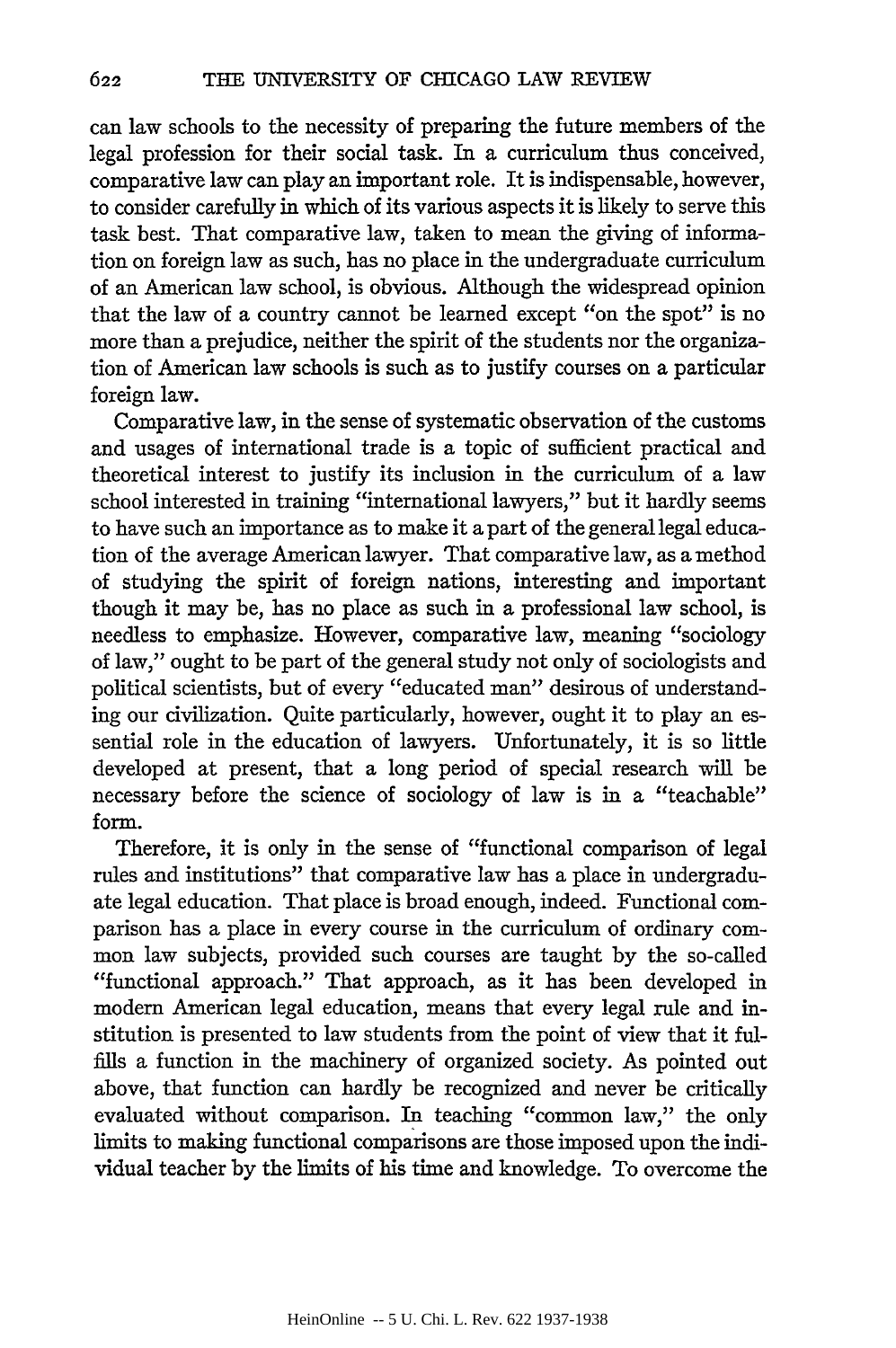limits of the law teachers' knowledge of foreign laws is a task of graduate legal education. An instructor who has sufficient knowledge of foreign materials may easily overcome the limits of time by selecting those problems of his field in which a functional comparison will contribute most to the clarification and understanding of the rules and institutions of American law. There are wide stretches in every field of the law which are easily understandable without foreign law comparison. There are others in which a functional comparison will show familiar institutions of American law in a new light and will give insight that one-sided treatment of common law rules leaves unrevealed.<sup>4</sup>

This general utilization of functional comparison of legal rules and institutions, to which *all* students ought to be exposed *all* the time in *all* courses, can and should be supplemented by special, elective courses where special problems may be treated in a more thoroughgoing comparison. In the ordinary common law course, foreign institutions can be mentioned as background material in order to give the proper relief to the American rules, and as illustrations of political solutions of a given problem differing from those adopted in American law. In these special courses, the limited number of students admitted thereto ought to have an opportunity to study a few narrow but vital social problems, and their solutions in different legal systems from the original sources,<sup>5</sup> and to delve into the causes of differences and similarities. Thus, such a course should not only give a student the actual experience in making functional comparisons, but also afford him the opportunity to glance at the vast field of sociology of law. Finally, through a series of collected readings, students can be familiarized with the main trends in the historical de-

4 From his own experience in teaching the common law courses on Wills and Family Relations, the author suggests that a functional comparison may be used profitably in the following fields:

- Wills: Problem of freedom of testation and its limits (forced heirs); function of testamentary formalities; technique of interpreting wills; redress against disinheritance; line of demarcation between transactions inter vivos and transactions testamentary; transactions to restrain defeasance of expectations (esp. contracts to devise and bequeath); machinery for the protection of creditors of a decedent; function of public authorities (probate courts) in winding-up a decedent's estate.
- Family Relations: Restrictions upon the freedom to marry; machinery to enforce such restrictions; function of the restriction of freedom to escape from a disagreeable marriage union; machinery to enforce duties to furnish support; protection of family unit against outsiders; safeguards against abuses of membership in a family unit to defraud creditors; protection of minors and other "incompetent" persons against abuse of their business inexperience and and instability of character; attempts to find the proper compromise between unity of family and individual independence.

S Translated, of course.